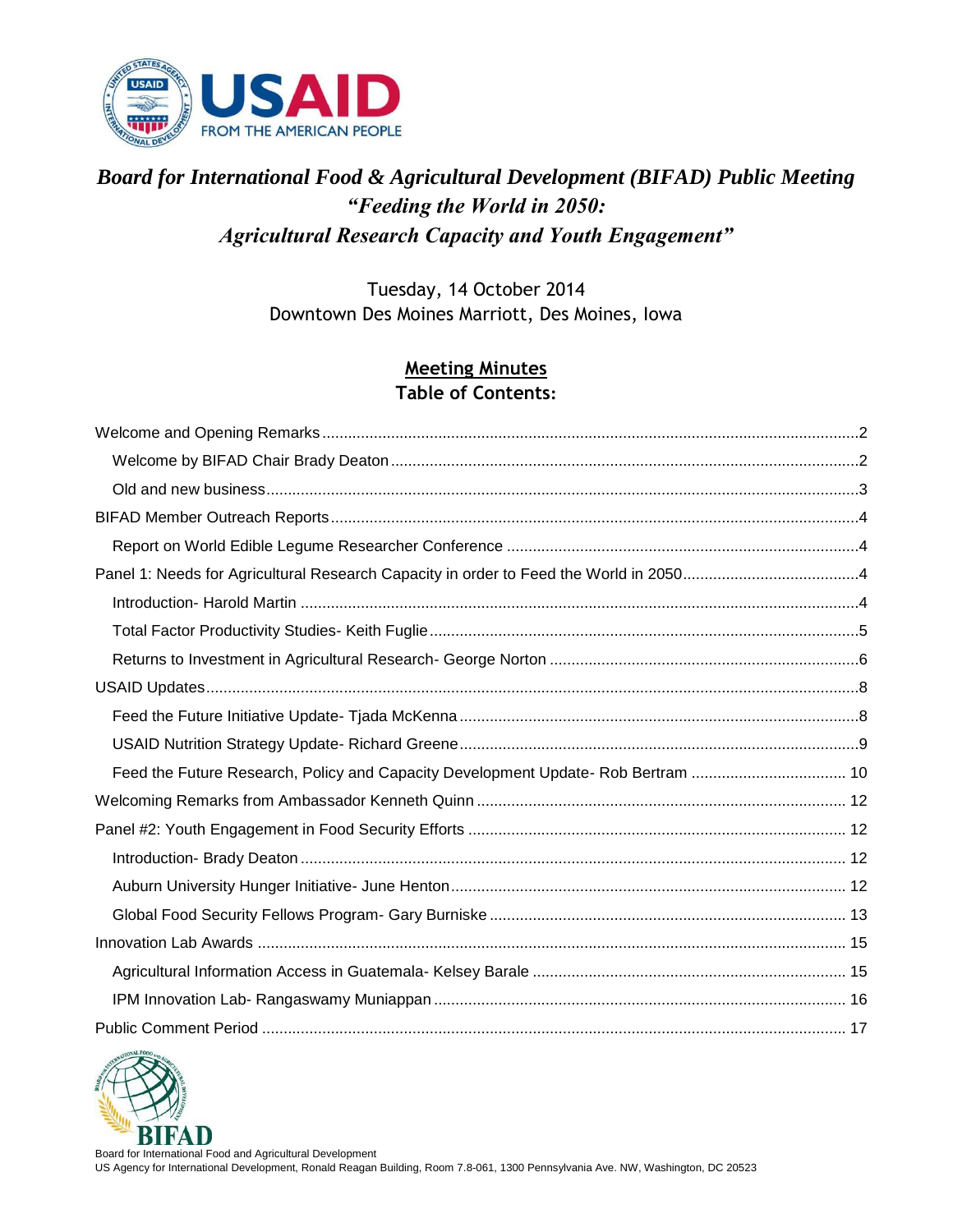# **Welcome and Opening Remarks**

#### <span id="page-1-0"></span>**Welcome by BIFAD Chair Brady Deaton**

BIFAD Chairman Dr. Brady Deaton welcomed the audience and presenters to the BIFAD Public Meeting which was globally streamed and Twitter-active. He expressed thanks to USAID and APLU for their support, and acknowledged that BIFAD Board Member Catherine Bertini was not able to attend in person but would be joining via webcast. Five members were present; one joined via webcast.

Chairman Deaton noted that public meetings are a special opportunity for BIFAD to meet with the public. BIFAD was created in 1975 through Title XII Legislation. BIFAD Board Members are Presidential appointees who advise USAID on agriculture and higher education issues pertinent to food insecurity in developing countries.

Changes in the Bureau for Food Security at USAID: Tjada McKenna is now the Assistant to the Administrator and Deputy Coordinator for Development, U.S. Feed the Future Initiative. Rob Bertram is the new Chief Scientist in the Bureau For Food Security.

Chairman Deaton asked the Borlaug LEAP Fellows and Susan Johnson to stand for applause and recognition.

BIFAD Member Introductions:

- Hon. Marty McVey- President, McVey & Co. Investments LLC, Houston, Texas
- Dr. Waded Cruzado- President, Montana State University, Bozeman, Montana
- Dr. Gebisa Ejeta- Distinguished Professor, Department of Agronomy, Purdue University, West Lafayette, Indiana; World Food Prize Laureate
- Dr. Harold Martin, Sr.- Chancellor, North Carolina A&T University, Greensboro, North Carolina.
- Dr. Catherine Bertini- Professor, Maxwell School of Citizenship and Public Affairs, Syracuse, New York; World Food Prize Laureate
- Dr. Brady Deaton- BIFAD Chairman, Chancellor Emeritus of University of Missouri, Columbia, Missouri; Executive Director, Deaton Institute for University Leadership in International Development

Chairman Deaton introduced the conversation. BIFAD wants to engage members of the public with Title XII university issues related to global hunger and poverty, and get feedback for what USAID and organizations are doing abroad.

The President of the United States has charged BIFAD with the advice and guidance around these issues, and 'all hands on deck' for global issues around food security. BIFAD came into being because members of Congress believed that BIFAD would bring apply the expertise of US landgrant universities to global hunger and poverty. To quote former Representative Findley, BIFAD is a "new authority designed to enlist fuller and more effective use of one of America's greatest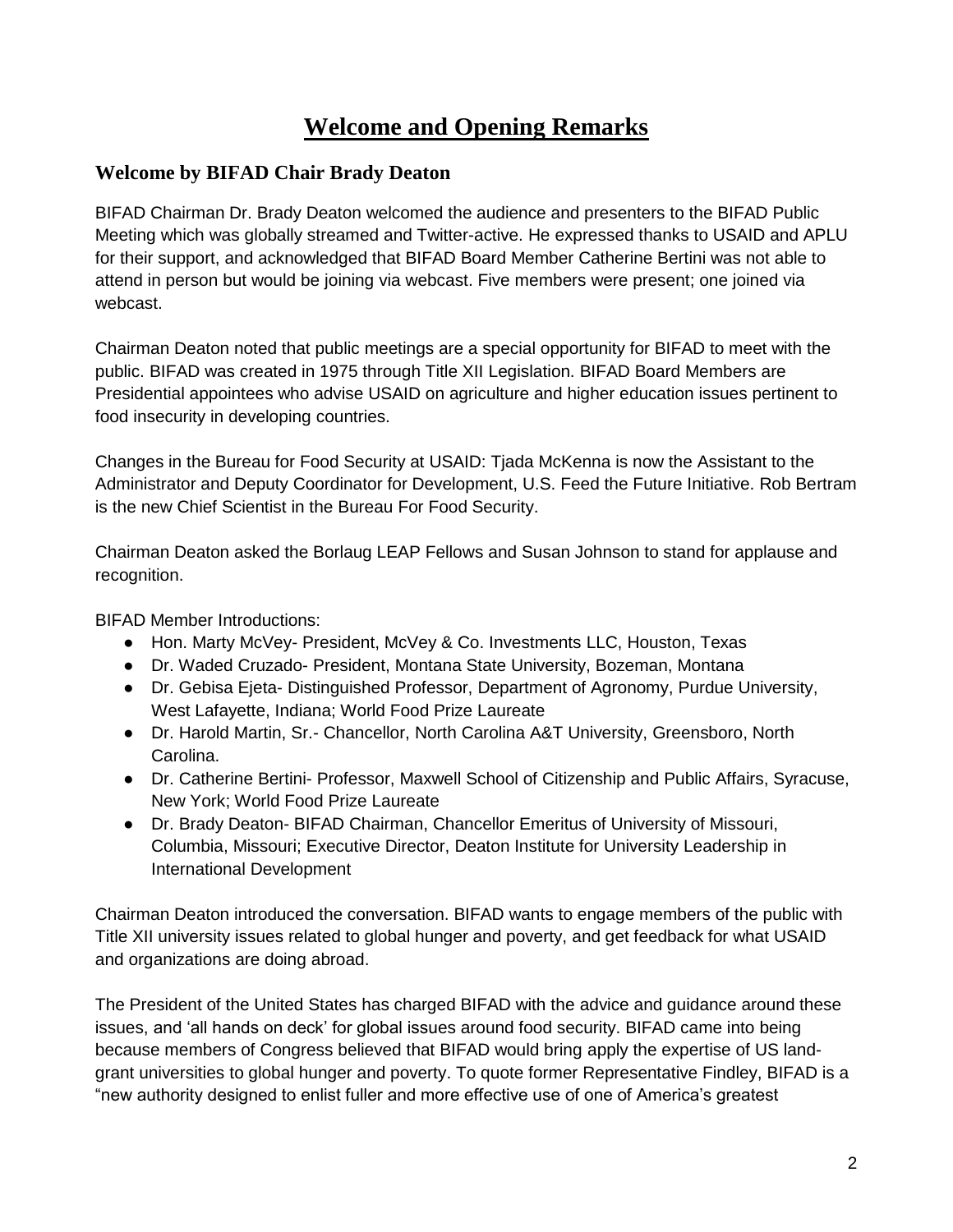resources – its land-grant and similar agricultural colleges and universities – in meeting the challenges of increasing food supplies for the growing populations of developing countries". Rep Finley, Illinois, gave a mandate and emphasized engaging the American public in this process to ensure that these issues are as understood today as they were in 1975. We have more work to do.

#### <span id="page-2-0"></span>**Old and New Business**

An HICD study was recently taken on by BIFAD: *BIFAD Review of Strategic Human and Institutional Capacity Development (HICD) Issues and the Role of USAID and Title XII under Feed the Future Programs*. USAID Administrator Rajiv Shah asked the BIFAD to commission a study to find a "consensus" on HICD. Dr. Shah wanted guidance regarding progress on HICD to guide future initiatives and programming.

The Board undertook this study with support from APLU and the USAID/Bureau for Food Security. The study was done over a short period of time, with preparations back to 2010. Administrator Shah has read the report and submitted a response in support for the work being done.

BIFAD, USAID and APLU want to hear back from the public regarding this study. On November18- 20, an e-Consultation will be held to continue this conversation and allow for greater feedback into this study.

Chairman Deaton introduced Dr. Victor Lechtenberg, Purdue University, who provided an overview of the study and summarized a couple of the findings.

Dr. Lechtenberg acknowledged his colleagues on the HICD Review Team: Dr. Albert Ayeni, Rutgers University; Dr. Ralph Christy, Cornell University; Dr. Carol Kramer-LeBlanc, Former U.S. Department of Agriculture Economist.

The Review Team was asked to do the assessment in August 2013 and completed the report in March 2014/April 2014. The final document was submitted to BIFAD and the USAID Administrator.

The report consisted of fourteen recommendations in four key issue areas. The four areas are as follows:

- 1. Strengthening Institutional Capacity and Partnerships to Advance Impact Pathways
- 2. Strengthening Access to U.S. Higher Education Systems by Students from Feed the Future **Countries**
- 3. Enhancing Collaboration Between Developing Country Universities, U.S. Universities and Other Public/Private-sector Institutions
- 4. Building Developing Country Access to U.S. Technology

There are three principal players- USAID/Bureau for Food Security, USAID/Missions and U.S. Higher Education Systems

Some recommendations focus on specific institutions whereas others are broader reaching. At the Wednesday Session on HICD, a more in-depth report readout and discussion took place.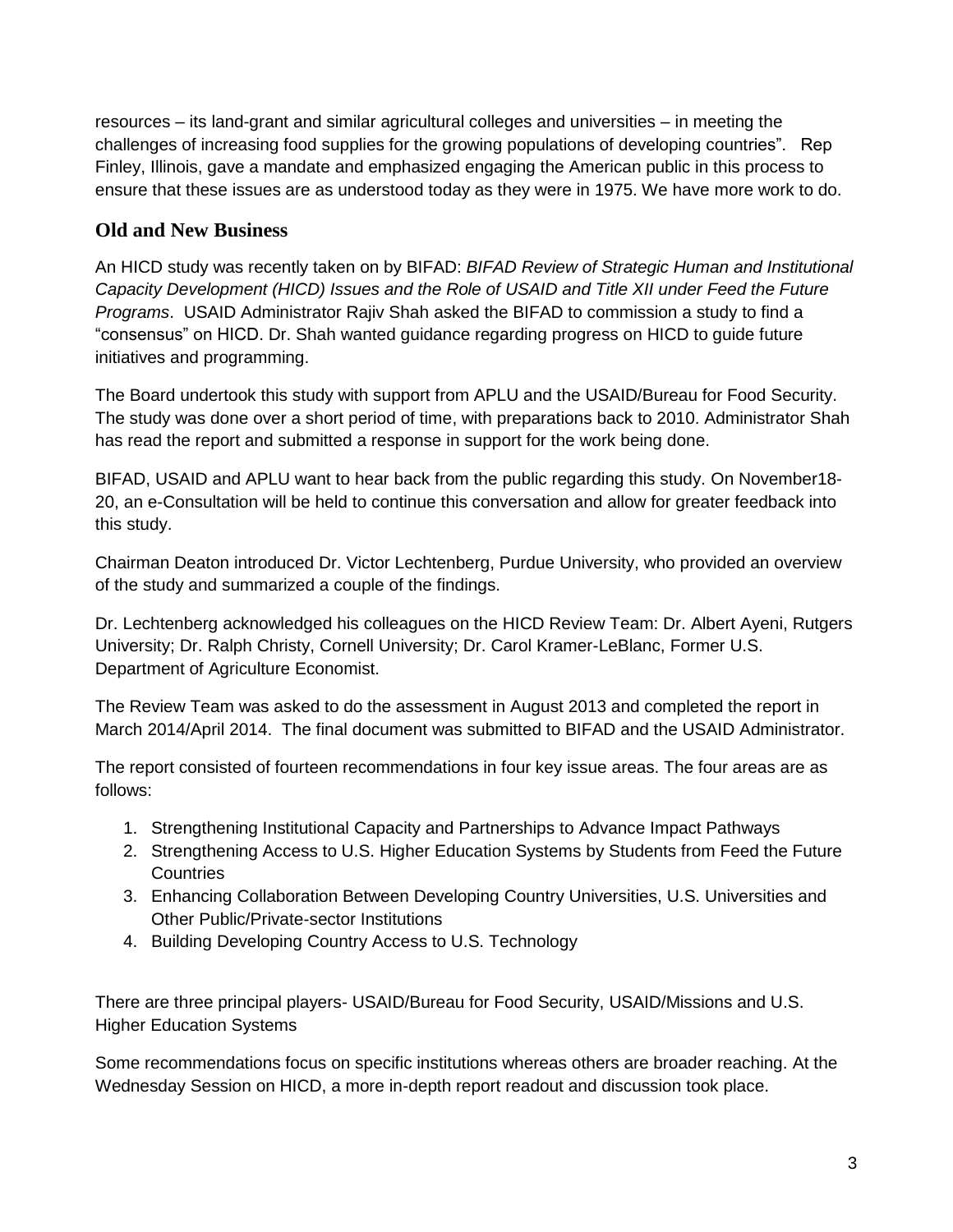Recommendations:

- More attention should be placed on one-to-one institutional partnerships. Issue of institutional capacity rose to the top. Needs more than improvement in human capacity development.
- U.S. academic institutions should look at promotion and tenure procedures- especially regarding the recognition of work in international and development fields.
- More attention should be paid to advocacy and branding for HICD, both internally and externally.
- U.S. institutions should expand their international student recruitment
- Networks should be encouraged and nurtured with USAID and Missions. Enable FTF students, institutions to be more engaged in the global network.

# **BIFAD Member Outreach Reports**

<span id="page-3-0"></span>Chairman Deaton discussed the Board's outreach activities. Each member of the Board voluntarily has speaking engagements, reaches out to the public, and raises awareness about Feed the Future issues related to international agriculture. Administrator Shah has encouraged BIFAD to participate in meetings, represent U.S. Universities and to provide support for development issues. BIFAD hosts two to three public meetings a year. Member Bertini traveled to Ethiopia for the AGRA meeting; BIFAD member McVey to Nepal. Chairman Deaton attended the Grain Legumes Innovation Lab meeting in Athens, Greece.

#### <span id="page-3-1"></span>**Report on World Edible Legume Researcher Conference**

The Grain Legumes Meeting brought together collaborators, investigators, and speakers in support of the grain legume work. The Innovation Lab seeks synergies across disciplines to enhance research capacity. Area range from seed systems to marketing to transportation and how this matters to households. It is important that the whole of government/science is brought to bear on these critical issues. Bring USAID, CGIAR and researchers together to further refine the kind the science that can help society.

Chairman Deaton introduced the first panel and Moderator, Board Member Harold Martin.

# <span id="page-3-2"></span>**Panel 1: Needs for agricultural research capacity in order to feed the world in 2050**

#### <span id="page-3-3"></span>**Introduction- Harold Martin**

Board Member Harold Martin (moderator) introduced the two panelists and said that the global demand for food security has expanded not only from food commodity research, but also noncommodity. The big question is whether Title XII collaborations are responding strategically to these challenges. Are they involving non-food areas of agriculture? Are they expanding partnerships?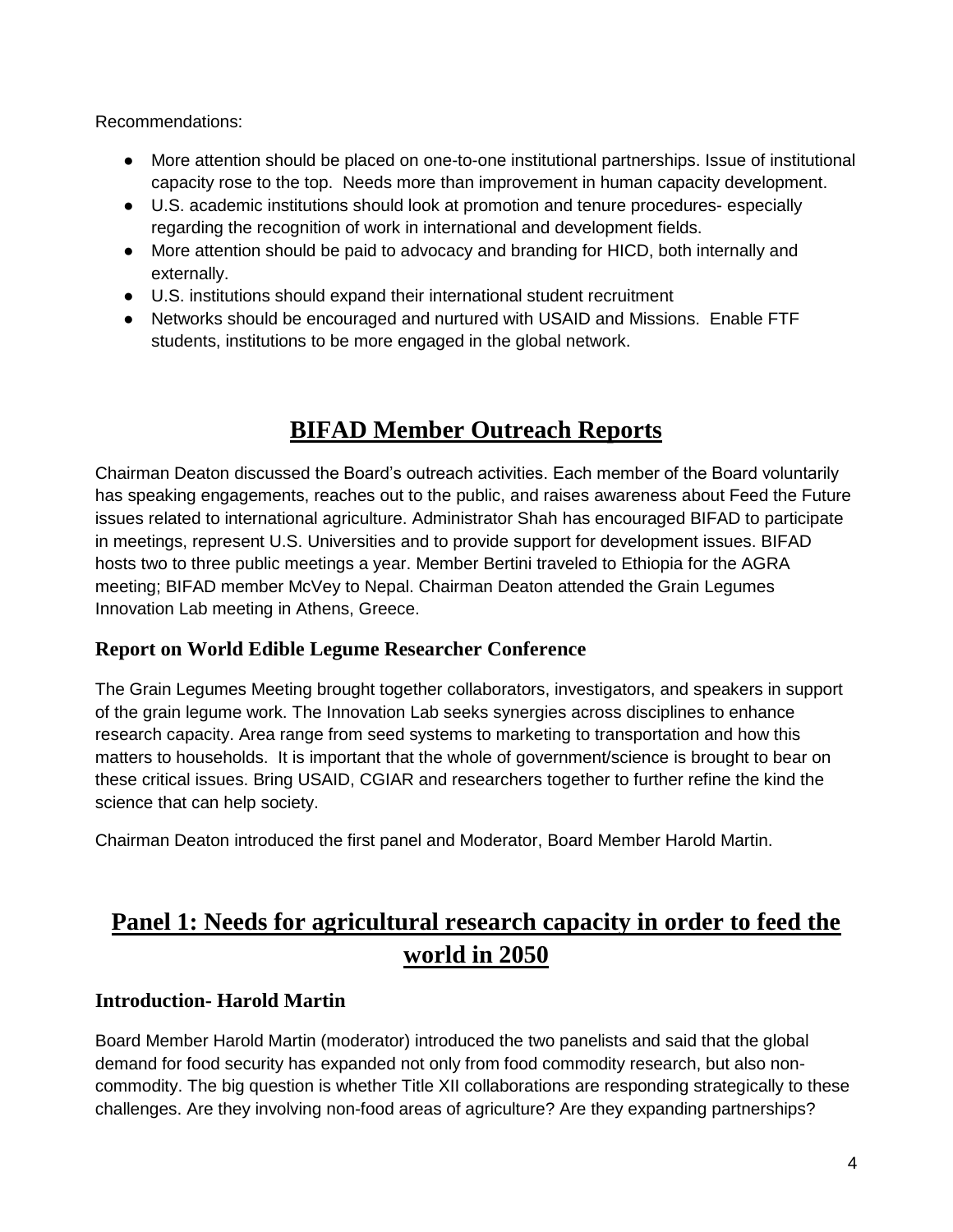BIFAD is working to ensure feedback to the Administration. Is the emphasis on short term technology transfer shortchanging long-term impacts to meet the global demand of 2050?

Some of the analysis focuses on the longer term issues of strengthening agricultural research capacity

There are four focus areas:

- Food commodity agricultural research
- Nonfood commodity research
- Non commodity agriculture research
- Crop research resilience

#### <span id="page-4-0"></span>**Total Factor Productivity Studies- Keith Fuglie**

Fuglie began by reviewing evidence on Total Factor Productivity (TFP) as a way of looking at overall technological improvement in agriculture.

Evidence over several years has shown that crop yield growth has declined, but this is only a partial measure of the rate of technical change. If this downward trend were to continue, it would be increasingly difficult to meet global food needs.

Future growth will rely more on raising yield rather than expanding. Yield growth could come from input intensification or technical change. Raising TFP depends on long-term investments in "technology capital" and enabling institutions. When prices are high, farmers will intensify inputs; when prices are low, they don't. Underlying growth in TFP lies in technology capital and enabling institutions, i.e. long term capacity development in research and agricultural institutions.

Improvements in TFP account for a rising share of global agriculture growth. On average, output growth has moved from input intensification and has moved over the past two decades to TFP. In industrialized versus developing countries, TFP growth rate has been maintained at 1-2% for the past 50 years - major source of growth in TFP has been in developing countries. Output growth rate has been positive even though resources are shrinking.

Though robust overall, agricultural TFP growth is highly uneven among countries. There have been large success stories in Brazil and China, where they have raised their growth and maintained it for decades. Sub-Saharan Africa (SSA) has seen little growth. Some developed countries, such as the UK and Australia also are experiencing TFP stagnation.

How can we relate "technology capital" with rate of agricultural TFP growth? A comparison of 90 developing countries from 1970-2010 measures the ability of farmers to adopt technology rapidly. At a level of 6, adoption is similar to an industrialized economy. This underlies trends seen in the global economy and is the result of the investment in research and development capacity made in the 1970s and 80s. A lot of the momentum in building agricultural research and extension slowed downed in the 1990s and 2000s, leading to stagnated growth.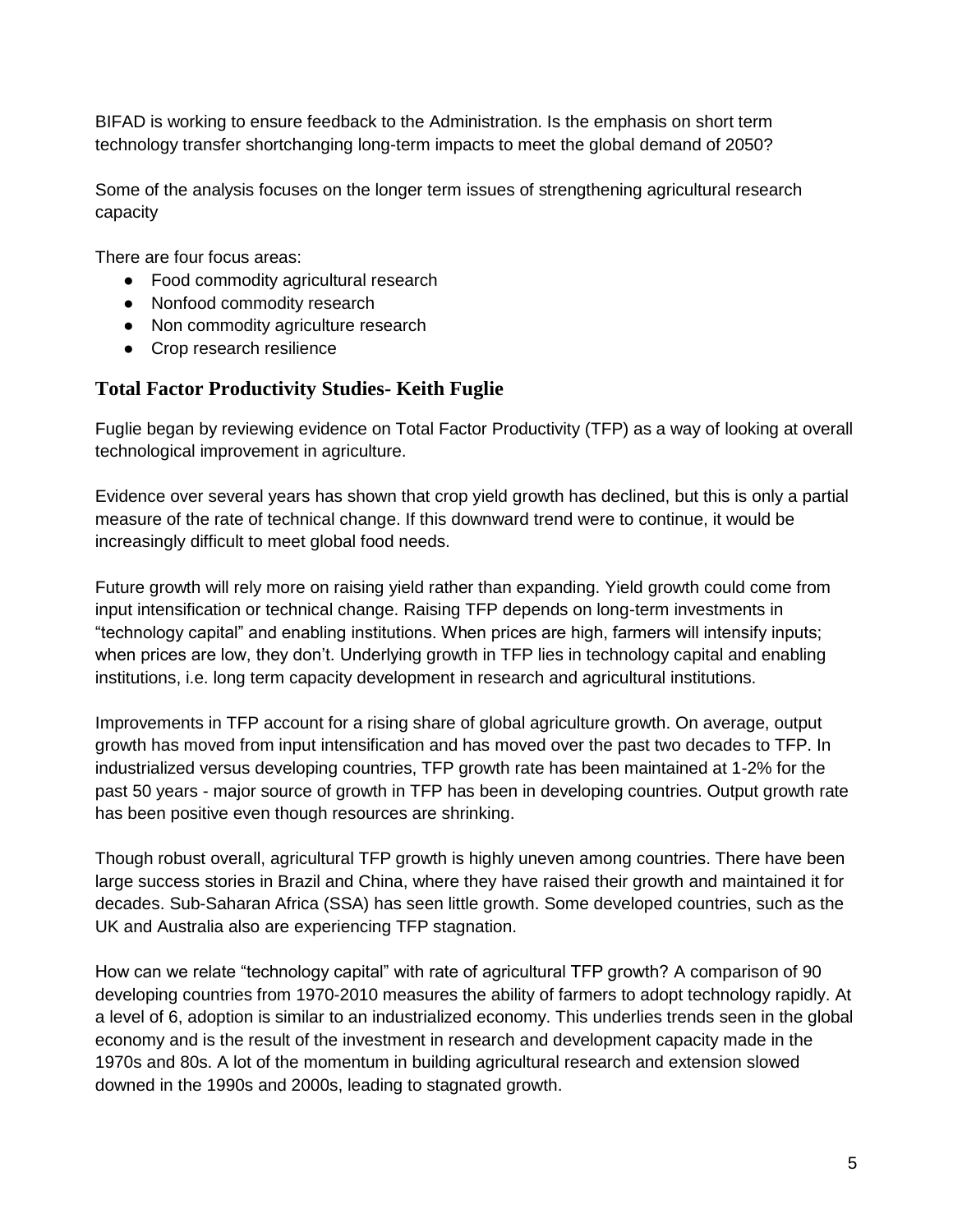#### <span id="page-5-0"></span>**Returns to Investment in Agricultural Research- George Norton**

Norton first noted that agriculture research benefits are widespread--they lead to economic returns, environmental sustainability, poverty reduction (direct and indirect R&D effects) and nutritional improvement. Economic return is estimated at 10-30% annually on research costs; in some cases, a small investment can have a very high return. Many studies do a good job of a statistical analysis of this return, but does this tell us the whole story?

Agricultural research has made a significant contribution to poverty reduction. The number of extreme poor has reduced by 1 billion people since 1990. In nutritional improvement, the severely undernourished have declined by almost 100 million people since 1970, while global population has doubled from 3.6 to 7.2 billion.

Norton then listed three enablers of food security:

- 1. **Agricultural productivity growth** higher yields, lower cost and less water per unit. There is a need for research to identify traits for speeding up the breeding process for improved seed and animal breeding. Can shorten the process by 5-6 years.
- 2. **Inclusive institutions** property rights, credit, marketing, agricultural and research policies, safety nets. Traditional societies as well as industrialized societies have rules, even if they aren't written down. As development occurs, rules need to be formalized to assist in the adoption of technologies. Norton shared a story of a family in Columbia and the rules they have for sharing. This family had 13 children, and they sold a pig to be able to put a roof on another's house.
- 3. **Education and Health** improves efficiency on and off the farm, lowers birth rates. As people move from traditional to modern technologies, it can disrupt equilibrium.

Norton also listed three disablers of food security.

- 1. **Climate change** drought, floods, extreme weather events. Reports show that SSA and SE Asia are going to continue to experience extreme events, needing drought resistant, flood resistant, disease and pest resistant crops.
- 2. **Evolving agricultural pests** If agricultural research diminishes, TFP does as well, due to threats like evolving agricultural pests that are resistant to treatment and move geographically. He used the example of the cassava bug that moved from South America to SSA.
- 3. **Non-Inclusive institutions and conflict** cause productivity loss. Low productivity also causes conflict. You need research to get productivity gain for many reasons.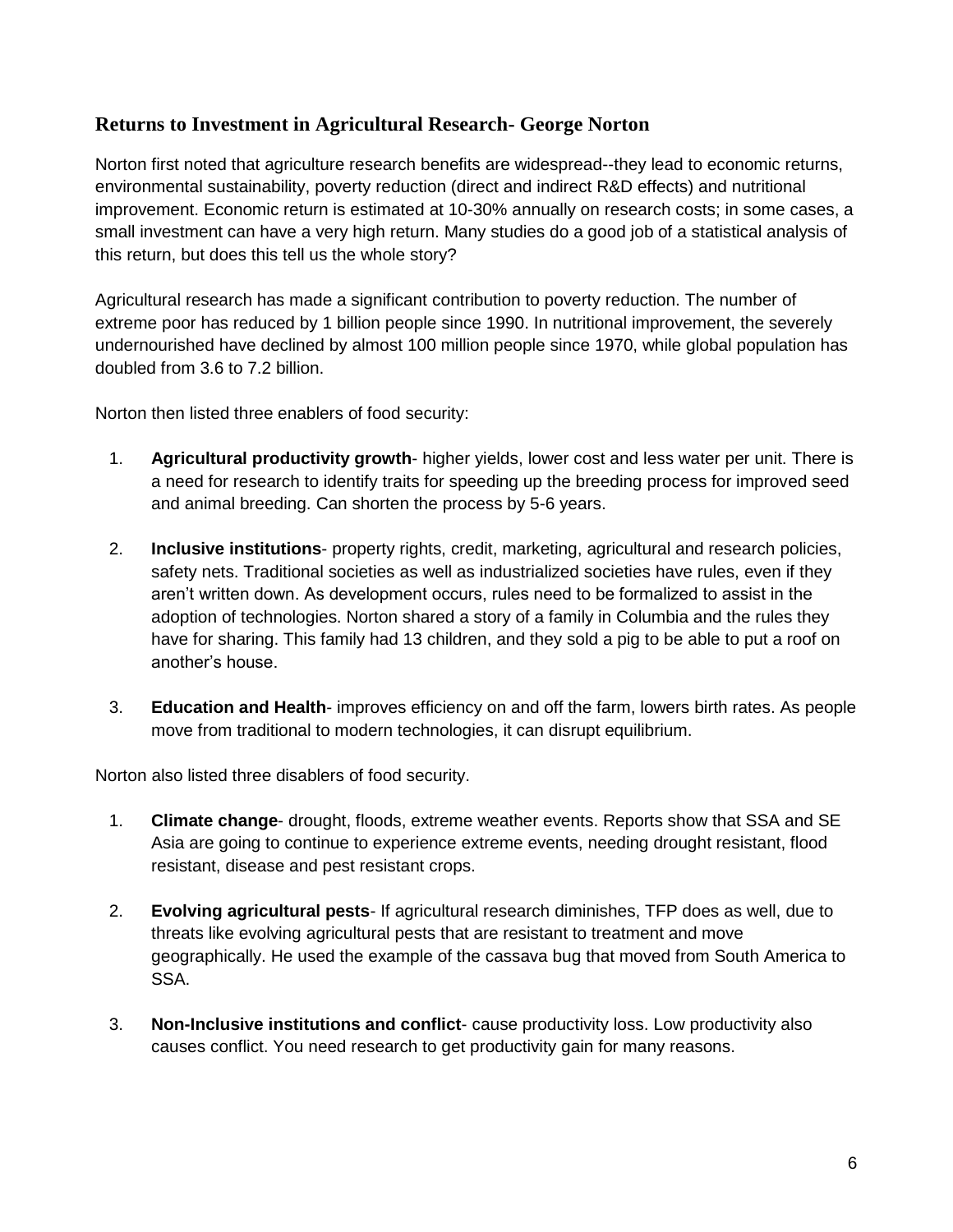This leads to several implications for agricultural research policy. There is a need for increased agricultural research investments, including maintenance research. There is also a need to pursue innovative programs for scaling up useful innovations.

Norton laid out several steps in the path to improved food security.

- Favorable institutional environment and relative price changes create incentives for agricultural innovation.
- Innovation and institutional changes raise productivity and efficiency, leading to higher incomes
- Income growth leads to improved health and nutrition, larger non-farm sector, and smaller families
- Smaller families stimulate investment, as fewer resources are spent on dependents
- Demographic-led investment leads to higher labor productivity and income growth
- Income growth reduces poverty and improves food security when institutions are inclusive.

#### **Question and Answers**

Question: *Mark Erbaugh, Ohio State University*- You talk about the benefits of research, does the model account for agricultural extension services?

*Keith Fuglie response*: TFP gives a metric for how fast technology is changing in the agricultural sector, as well as sharing drivers of that change. Studies in regions have identified items such as property rights, etc. that contribute to productivity growth. Prolonged TFP is attributed to sustained research leading to farmers being able to adopt the technologies.

Question: *Samantha Alvis*- How are the technologies adopted?

*George Norton response*: Extension and education expenditures are included in the models. Public and private sector are both important.

Question: *Paul Randolph, GRM Futures Group*- How do you know the breaking point with extension to know when a technology can be scaled?

Geor*ge Norton response*: An easy case was the cassava mealy bug infestation and introduction of beneficial pests, which scaled on its own. Some types of approaches used to scale up are effective, but expensive; others are less expensive with less impact. Each situation is different and could rely on different players, such as farmer's organizations.

Question: *Online viewer*- Many rural people don't own land or are viable to survive as subsistence farmers. What are your thoughts on how to solve this?

*George Norton response*: You don't have to own land to adopt technologies or farm. The long-term answer is that some of these people will move off the farm or are already part-time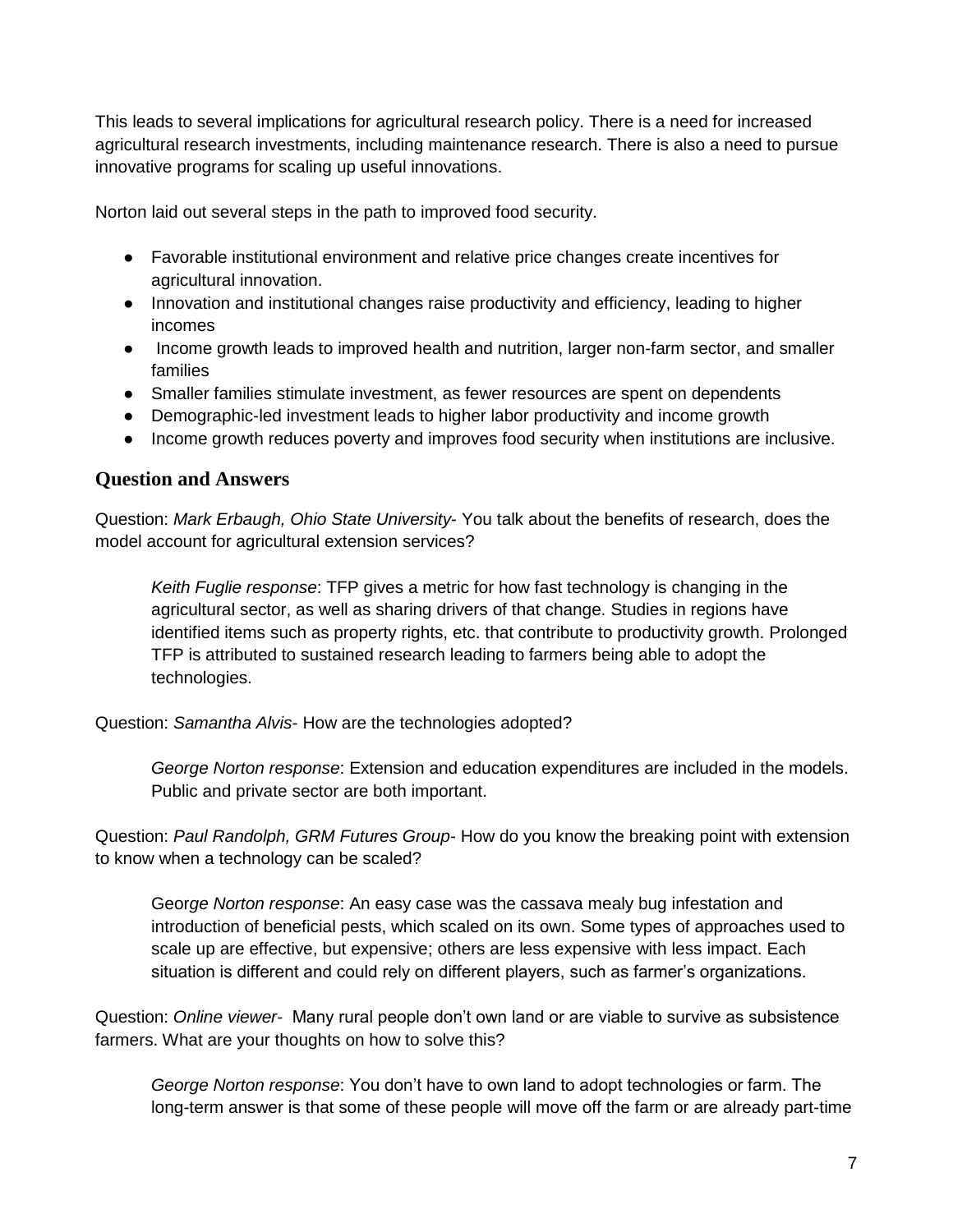farmers. *Hunger and Hope*, a book that Dr. Norton has written, shares, some thoughts. The change has to increase off-farm opportunities as well.

Question: *Linley Chiwona-Karltun, Swedish University of Agricultural Sciences*- Within the Grain Legume Innovation Lab, how much consideration is given to underutilized legumes? One of the recommendations was the inclusion of institutions in addition to the individual. How much is being done to include strong SSA institutions?

*Chairman Deaton response*: The team is looking at any legumes that have potential to improve nutritional gains. Alternative technology was discussed at the May workshop, maybe out-of-date technology in the U.S., but valuable with a different situation and inputs. There is a need to sometimes look at research that is already on the shelf.

Linley mentioned a legume called Marama that is currently being looked at by University of Botswana. Chairman Deaton then shared that in regards to the second question, tomorrow's discussion will focus more specifically on inclusion of SSA institutions.

### **USAID Updates**

#### <span id="page-7-1"></span><span id="page-7-0"></span>**Feed the Future Initiative Update- Tjada McKenna**

Thank you to the Board for your strong support of USAID and Feed the Future. Assistant Administrator McKenna presented updates on Feed the Future, the U.S. Government's Global Hunger & Food Security Initiative. At the beginning when Feed the Future was launched, BIFAD was a "gem" dedicated to promotion of global food security.

Feed the Future was created in April 2009 to eliminate global hunger and drastically reduce extreme poverty. It was one of the first foreign policy acts of Obama's presidency, which speaks to the importance of this issue. Feed the Future is both a reinvestment in agricultural development and a challenge for USAID to display a new and better model that focuses on country-led development, smallholder farmers, public-private partnerships, and to bring the best of the American people to this work. In the past year, USAID has hosted several high profile events to showcase the progress made under Feed the Future and to underline the importance of strong partnerships with both private sector and universities.

First, there was the Feed the Future Forum. It brought together practitioners from Feed the Future Missions and host-country governments and organizations (including Ministers of Agriculture), and implementing partners.

The Africa Leaders' Summit in August 2014 included participation by BIFAD members. A Summit side-event was held to discuss how to build upon food security, entitled "Resilience and Food Security in a Changing Climate". This was one of the largest side-events at the Summit, with over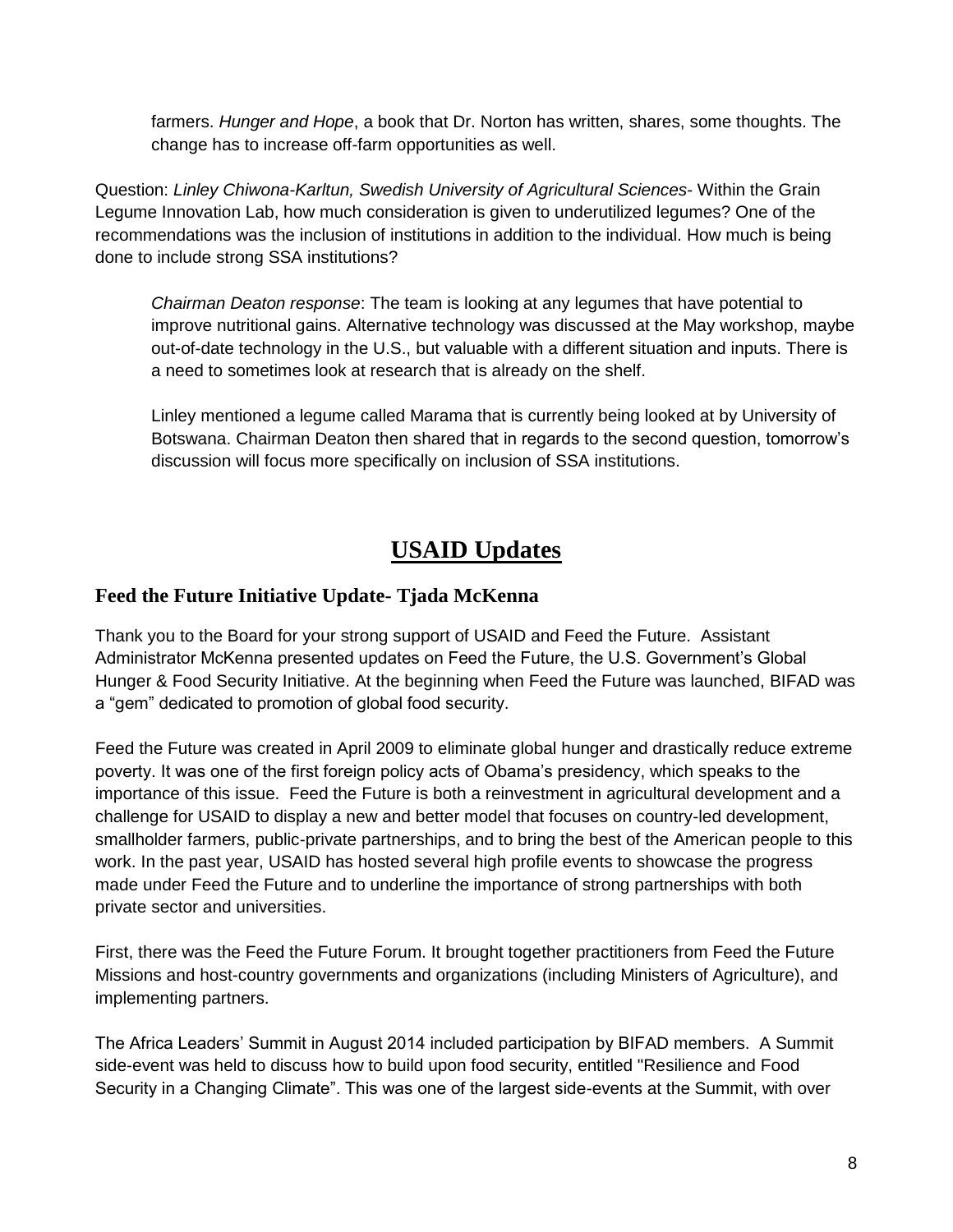700 people in attendance, and one of five official side-events. Second Lady Dr. Jill Biden announced at the Summit another key deliverable pledging that in FY13 and FY14 the United States will train 1300 future leaders in Africa.

Finally, during the Frontiers in Development Forum AA McKenna moderated a panel, titled "Advancing Food Security among the Extreme Poor", on which Chairman Deaton was a panelist.

Much has been achieved through Feed the Future. In FY13, nearly 7 million farmers and food producers used new technologies and management practices, the Initiative reached more than 12.5 million children with nutrition interventions, and leveraged over \$160 million in private sector investment.

New legislation has been introduced to institutionalize Feed the Future. These bipartisan pieces of legislation authorize and integrate Feed the Future beyond Obama's administration and maintains the co-leadership at USAID. This truly shows the impact and importance of the work being done.

Feed the Future is partnering on scaling and nutrition interventions to push and promote new technologies. The New Alliance, launched by President Obama at a G8 meeting in 2012, was created to promote private sector partnerships with the US Government and NGOs.

Feed the Future's new nutrition strategy looks for improvements in nutrition along with agriculture development. Mr. Richard Greene will be touching on that and its goals in the next presentation.

#### <span id="page-8-0"></span>**USAID Nutrition Strategy Update- Richard Greene**

Thank you to Chairman Deaton and the BIFAD Board.

New nutrition strategy target data shows that the first 1000 days from pregnancy to the second birthday are critical ones as related to child stunting. Stunting is a serious problem causing lifelong effects including up to a 10% decrease in income due to diminished mental and physical capacity. More must be done beyond the standard public health interventions. By simply taking the traditional route only limited improvements will result. Interventions need to go beyond health to improved nutrition.

People consider stunting to be a developing country problem, but it can be found many countries. Bangladesh, for example, is a middle income country but still has 40% stunting. This is why the focus of USAID's Nutrition Strategy is on a multi-sectoral approach that sets and monitors nutrition targets, manages nutrition funds, focuses on high impact actions.

The goal is to reduce the stunting rate in Feed the Future countries by 20% over the next 5 years. Then through further inventions, USAID hopes to keep stunting below 15%, and of course ideally to eliminate it. This new strategy has provided funding support and knowledge to treat nutrition in an organized manner/rigorous fashion.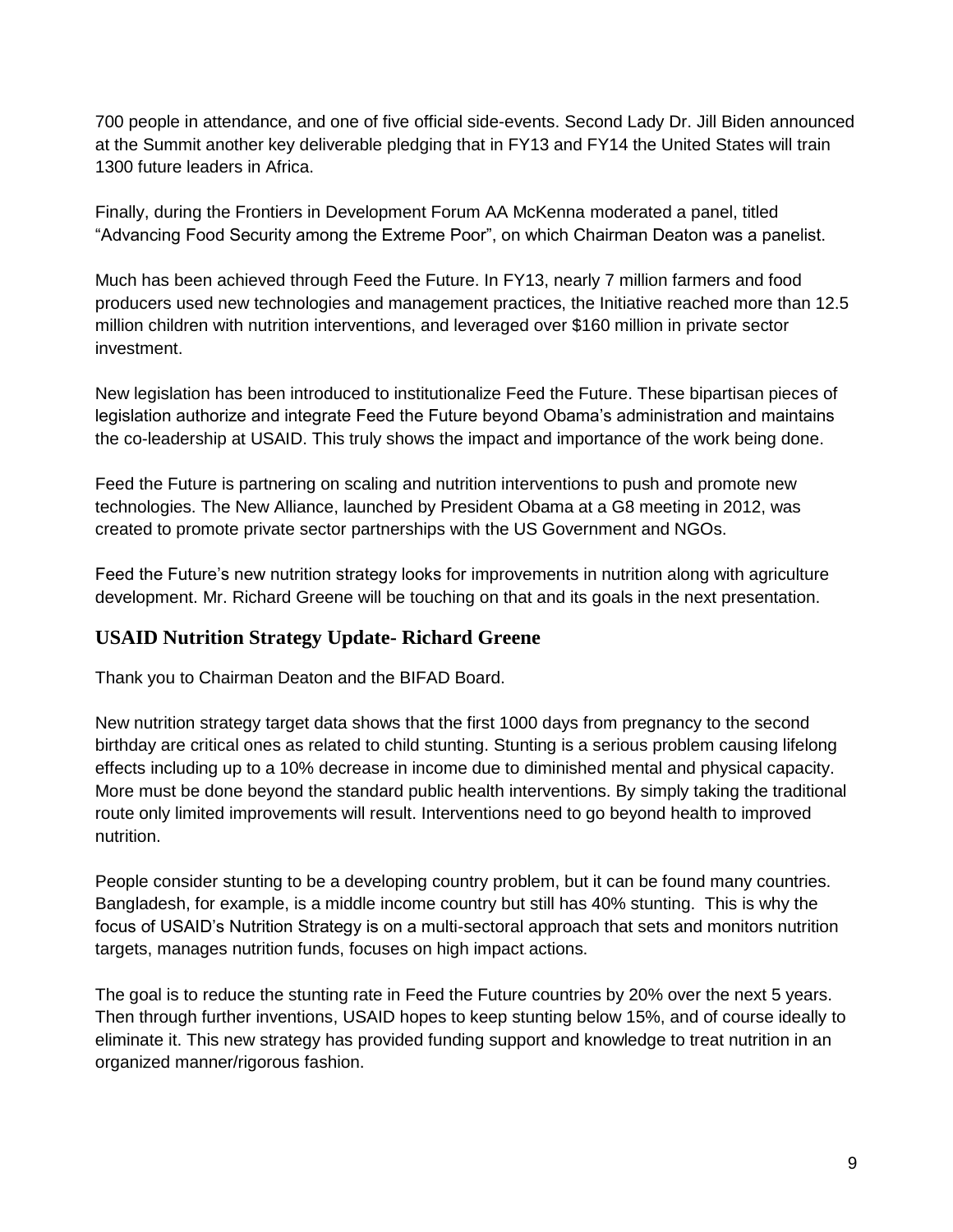The aim is to concentrate resources in a small number of focus countries. Then regularly monitor, provide direct support relating to the country's own nutrition strategy, and better integrate nutrition across programs (agriculture, education, nutrition, etc.).

The 1000 days approach includes key interventions- breast-feeding, dietary diversity, maternal health, and nutrition-sensitive interventions such as hygiene and sanitation. The first major nutrition interventions were hand washing, feeding children on mats, and home gardens. The multi-sector approach can be seen in action.

Sustainability can be achieved through increased private sector investment, production of more nutritious foods, making nutritious foods, and increasing the number of nutrition professionals in the target countries.

The nutrition strategy was launched on May 22, 2014. Already, there are nine new nutrition programs with multi-sectoral strategies for reducing stunting. New partnerships with NGOs achieved over \$700 million in commitments. Guidance has been developed for nutrition- smart agriculture. The goal is to make agriculture programs as nutrition-sensitive as possible. For instance, livestock, fish, legumes and horticulture programs all have nutrition as one of their overall objectives. All agriculture programs need to have a behavioral change component. These components are predominantly led by women with small children because we want to market nutritious foods and promote consumption among target populations.

<span id="page-9-0"></span>Today, promising results can be seen in Ethiopia, Sierra Leone, and Nepal where there have been dramatic reductions in stunting. Feed the Future and global health efforts will make a difference.

#### **Feed the Future Research, Policy and Capacity Development Update- Rob Bertram**

#### Good afternoon. Thank you, Chairman Deaton

The Feed the Future Innovation Labs held a meeting in September that provided an opportunity for discussion of programs and attendance at Congressional meetings. The Hill was very interested in work being done by the Innovation Labs and what U.S. Universities are doing in Feed the Future. The Small Scale Irrigation and several other Lab Directors, BIFAD Chair Brady Deaton, Dr. Bertram, and others were able to meet both with Congress members and staffers. One major point that emerged was the idea of win-win both for the US and partner countries. The Soy Innovation Lab specifically demonstrated the benefits to U.S. soy producers due to African partnerships with local food systems.

The Innovation Labs are led by 24 US universities who are partnered with 50 others. At the Innovation Lab Meeting, the new Sustainable Intensification (SI) Innovation Lab was announced. The new SI Innovation Lab is a \$50 million award over 5 years with KSU to focus on farming systems and smallholder farmers.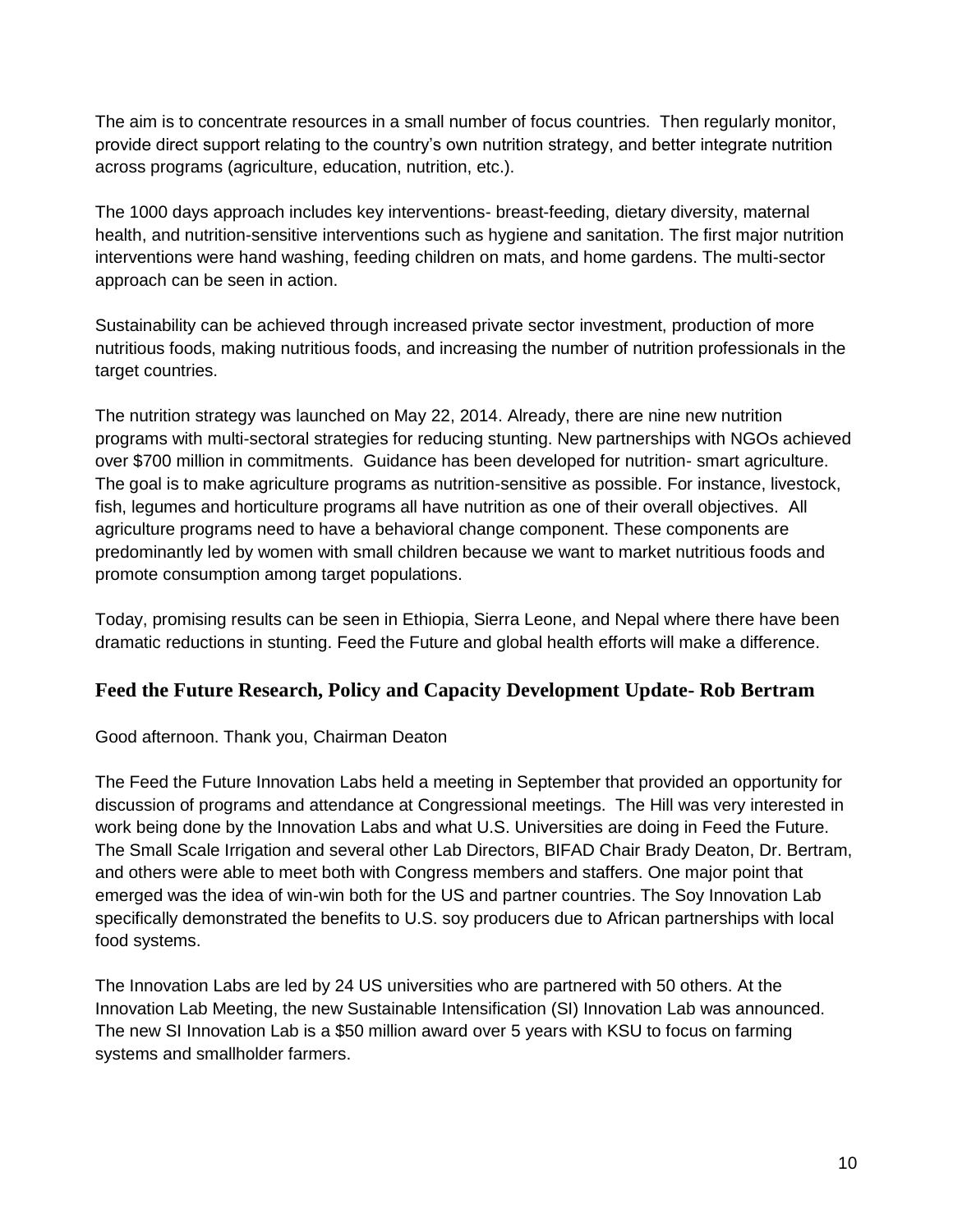Dr. Bertram announced that a new RFA on mechanization will be issued in the next 6 months. The aim of this RFA is to deal with issues of high labor-intensiveness and improve access to capital for small farmers.

At the Nepal Innovation Lab meeting, the Tufts Nutrition Lab and the Mission in Kathmandu organized a visit to value chain programs to see technology adoptions and how research communities transfer research to farmers. It is one of the great opportunities USAID has, our overseas Missions in the field having resources and established partnerships to build upon. In July, there was a symposium on animal sourced foods. Saharah Moon Chapotin, Joyce Turk, Jim Yazman, One Health, and other participants discussed the nutritional value of animal sourced foods, market development, and animal health. Key points from this discussion will feed into the design of the new Animal Sourced Foods Innovation Lab.

In New York City, during the UN General Assembly, Secretaries Vilsack and Kerry launched the Global Alliance for Climate Smart Agriculture. This is an important pillar because 30% of greenhouse gases are due to agriculture. USAID is focused upon increasing income, adaptation, and reducing the carbon footprint through a "mitigation where appropriate" approach. This approach aims to drive down emissions per unit of productivity while also searching for ways to improve the whole value chain. There is an increased opportunity for linking technologies, drought/heat and resilience partners. Innovation Labs are working on solar powered technology for drying and cooling. Bridges need to be built among local communities, Innovation Labs and USAID.

USAID is partnering with World Bank and the CGIAR to view systems and understand how to create synergies. USAID is also working with IFDC in this way to maximize partner engagement and to work strategically.

There is good news from partners. Market constraints are starting to relax in Africa. The growth of towns and information technology is helping connect farmers to markets. USAID is going to be watching this closely so as to better understand how to position investments going forward. As Feed the Future enters this phase the US Government is thinking about how to scale technologies in order to reach the greatest number of farmers.

#### **Question and Answers**

Question: New Sustainable Intensification Innovation Lab seems to have a less clear distinction than other innovations labs (crops) where do under underutilized crops fit in?

Answer: This new Lab is multi-disciplinary, bringing together necessary inputs to build sustainable systems. This reaches the heart of diversification, bringing in nutrition and income opportunities. Sustainable intensification is about putting the system together, and linking technologies together.

Question: Can you speak to the Global Resilience Challenge Partnership with Rockefeller Foundation?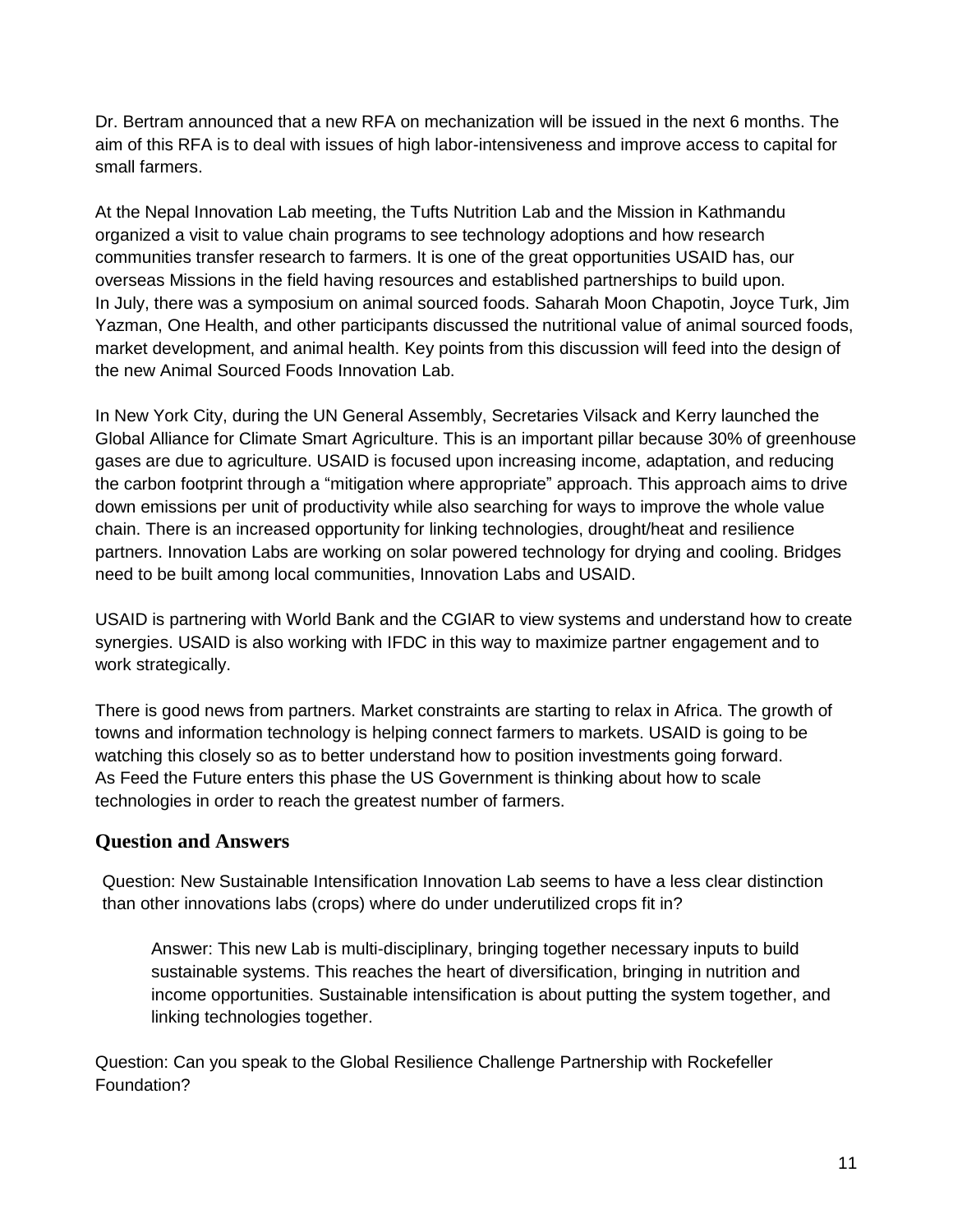Answer: This is a major new initiative announced at the African Leaders Summit. It involves the Swedish Government setting up the challenge to build resilience in victim populations and build a robust learning initiative and targeted research focused on the horn of African and Nepal. Team Africa, Asia and BFS all are working to keep resilience in mind when thinking of programing and organization.

## **Welcoming Remarks from Ambassador Kenneth Quinn**

<span id="page-11-0"></span>Ambassador Quinn welcomed the group. He referenced an opinion piece by him in the newspaper that day on youth programs. Dr. Norman Borlaug's vision when he founded the World Food Prize was to have a youth institute in every state and on every campus. Dr. Quinn, in his view, believes that Dr. Borlaug is the most important graduate of any land-grant. His passion was to inspire the next generation. In 1994, a group of high school students were brought to the World Food Prize, which started youth involvement. At the Borlaug Dialogue, there were 160 high school students from 25 states: Egypt, China, Morocco, and Mexico. Ninety-two percent of students who go through these high school programs end up majoring in agriculture. Ambassador Quinn challenged the group to send students to the WFP in the future.

## **Panel #2: Youth Engagement in Food Security Efforts**

#### <span id="page-11-2"></span><span id="page-11-1"></span>**Introduction- Brady Deaton**

Chairman Deaton introduced the two panelists of the youth engagement in food security session. Dr. June Henton is the Dean of the College of Human Sciences at Auburn University and has driven the college to be globally aware and socially engaged. Dr. Henton began the Universities Fighting World Hunger (UFWH) Initiative in 2006, which has involved universities all over the world. Gary Burniske is the Managing Director of the Center for Global Food Security at Purdue University, and has 35 years of experience in over 50 countries.

#### <span id="page-11-3"></span>**Auburn University Hunger Initiative- June Henton**

Dr. June Henton's presentation focused on a game-changing youth engagement model pioneered by Auburn University that inspires students to take action to end hunger. Through the recently inaugurated Presidents United to Solve Hunger (PUSH) Initiative, students, professors, and university administration from all over the country are forming a collective to work together to end hunger in our lifetime. Auburn University's involvement in the issue of global hunger began in 2004 when the UN World Food Program, realizing the tremendous potential of young people to address critical global issues, invited Auburn to partner with them in a new initiative called the Student War on Hunger. Dr. Henton noted that at the time, Auburn University did not have a particular focus on global hunger, but decided to support the initiative. They knew that their involvement in the effort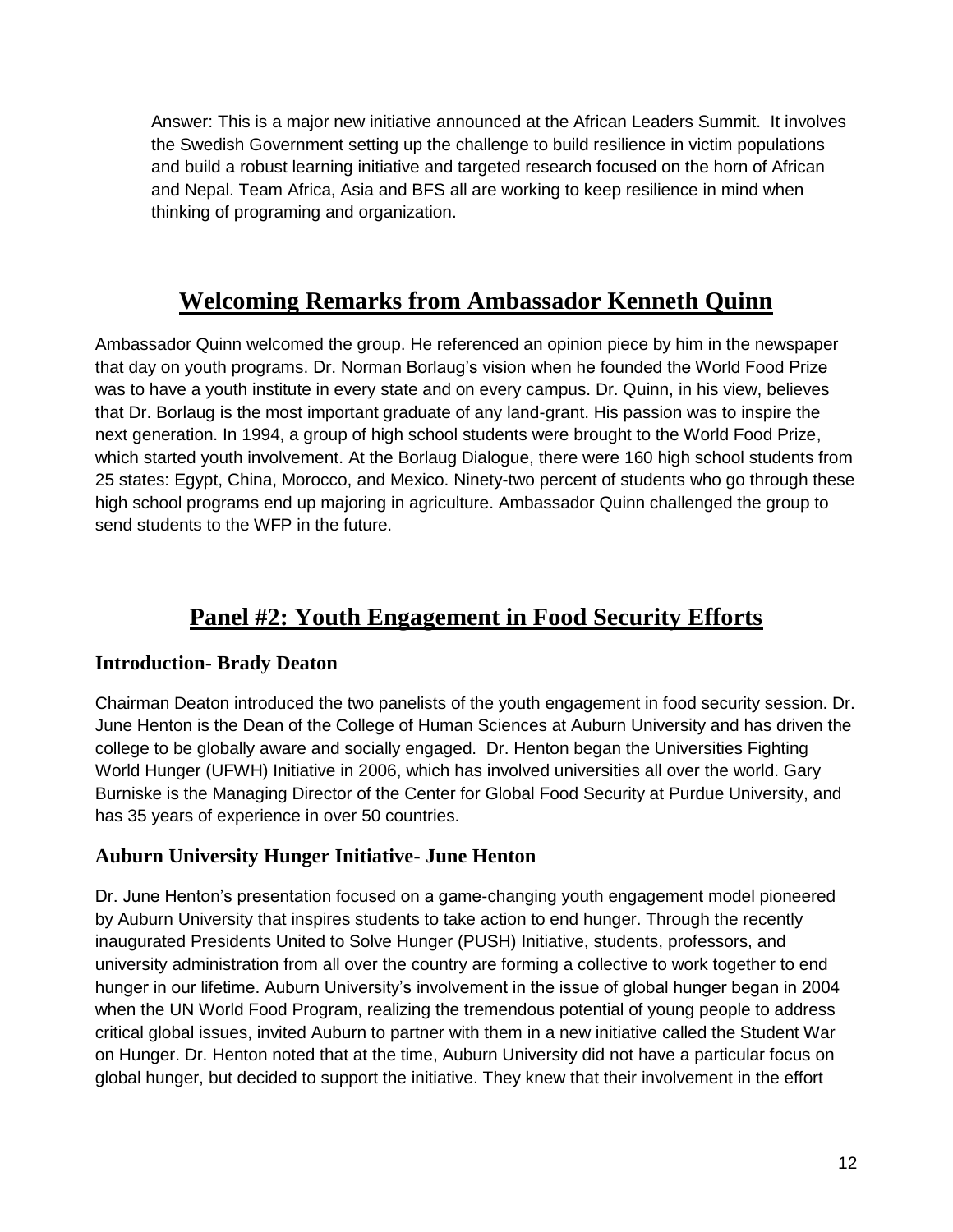would not only have an impact on global food security, but would also help to globalize and educate their students and reinforce the university's institutional goals.

The University's thoughtful consideration about how to get involved in efforts to end hunger led to the Auburn Hunger Model. Auburn's first consideration was that its involvement needed to focus on hunger both at home and abroad—it could not focus on world hunger without recognizing hunger in its own state and community. Another consideration was that all disciplines should be involved in this effort. Early on, Auburn leaders thought that only faculty in the life sciences would be interested in this effort, but soon realized that all disciplines had something to contribute towards ending hunger.

A big part of Auburn's effort in the beginning was raising the profile of the hunger issue on its own campus. The university's hunger awareness campaign penetrated all aspects of the campus—from putting up screensavers promoting hunger awareness on campus computers, to students participating in a hunger march where they walked over 60 miles to the state capital. They encouraged action, innovation, and entrepreneurship and developed the "lucky iron fish" a low cost, low-tech, iron supplement in the shape of a fish that can be dropped into a pot while cooking to help reduce iron deficiency. This innovation proved a great success particularly because of its recognition the importance of culture. It was targeted in Cambodia, where the fish is considered a symbol of luck, and the iron supplement's fish shape encouraged Cambodians to use it. Auburn University also sought to implement a hunger focus into its core curriculum and international programming.

In 2006, Auburn University had its first Hunger Summit, with 29 universities represented, and the Universities Fighting World Hunger (UFWH) Initiative was officially formed. UFWH is now a coalition of 300 universities that has a yearly summit that has been held in the US, Canada, and Europe.

The Universities Fighting World Hunger Initiative has had many successful outcomes. A series of state hunger dialogues initiated by higher education institutions have been held, first in Kansas, then North Carolina, Ohio, Maine, and North Dakota. The Hunger Solutions Institute (HSI) was launched in 2012, with a goal of convening, connecting, and multiplying best practices in the fight against hunger. The HSI also helped to launch the End Child Hunger initiative in Alabama that seeks to reduce food insecurity in Alabama. This past year, top leadership from 30 universities gathered together to discuss how collective action by universities could help end world hunger, resulting in the launch of the Presidents United to Solve Hunger (PUSH) campaign, which seeks to push university presidents to sign a "President's Commitment to Food and Nutrition Security."

Dr. Henton concluded by noting that the complexity of the hunger problem is such that no one sector can end it; it requires governments, the private sector, non-profits, multilateral organizations, and universities to work together. Universities have been on the sidelines for far too long when it comes to global hunger, and it is time they do their part by getting involved in efforts to end hunger.

#### <span id="page-12-0"></span>**Global Food Security Fellows Program- Gary Burniske**

Mr. Gary Burniske is the Managing Director of the Center for Global Food Security at Purdue University- he spoke about Purdue's involvement in the US Borlaug Fellows program for Global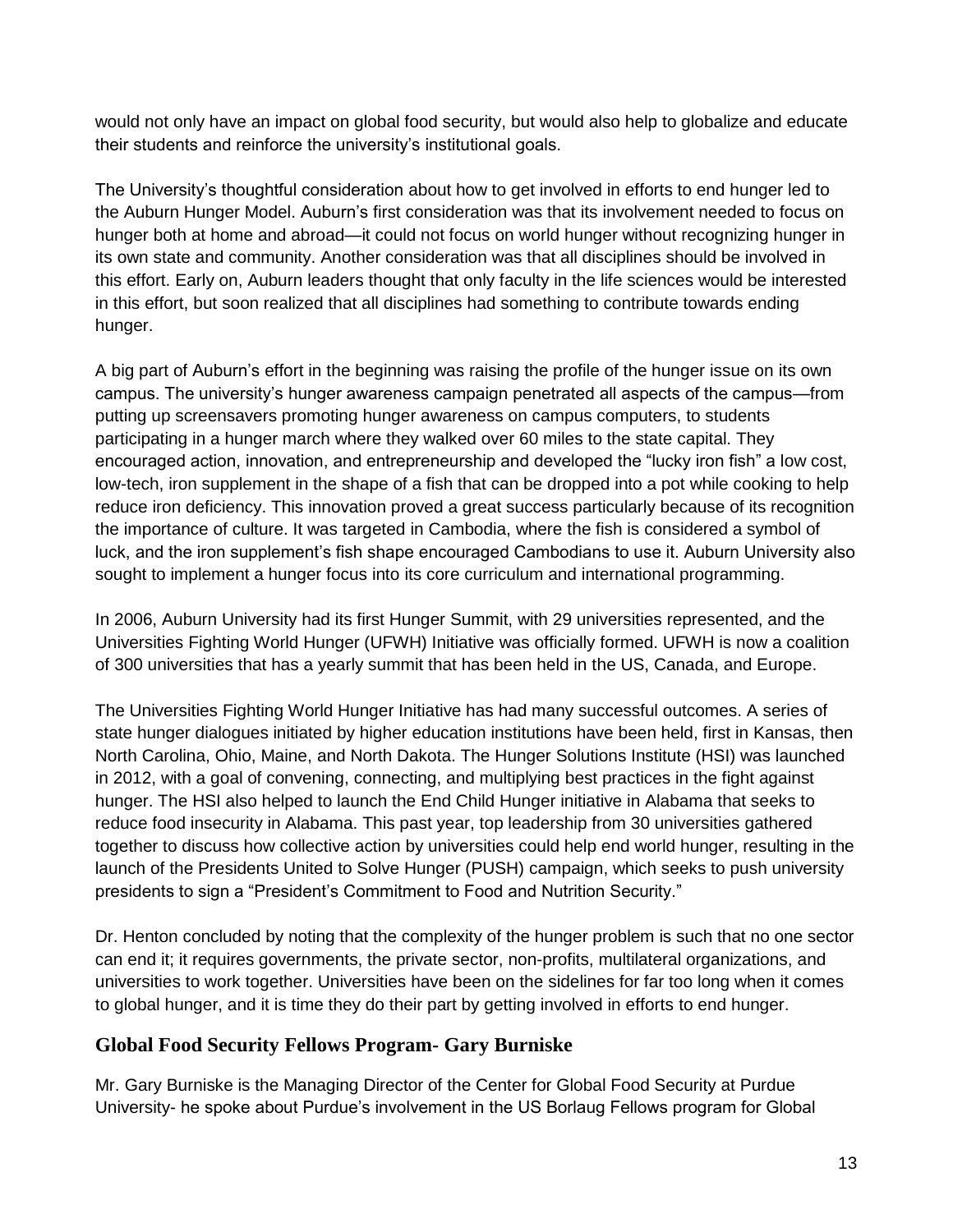Food Security. This 5-year program funded by USAID seeks to help train the next generation of food scientists with an understanding of global food security, support the key research themes of the Feed the Future Initiative, foster cross-cultural dialogue and long-term research relationships, and work with international partners to sustain a global learning community. The program has two main components: a graduate research fellowship that supports graduate research in a developing country setting to 30 students per year; and a 2-week long summer institute for beginning graduate students interested in food security.

Purdue will be having its fourth summer institute in July. Past summer institutes have seen students from 41 different universities from a variety of disciplines. Students attend lectures and panel discussions and have the opportunity to interact with speakers, participate in practicums and field trips, work directly with faculty mentors, and form lasting friendships. Many students who attend the summer institute go on to receive Borlaug Fellowships.

Students who receive graduate research grants work with mentors from CGIAR and focus on food security topics such as gender issues in agriculture and the effects of climate change, in many cases engaging directly with local farmers. Currently, Purdue has students working in 31 different countries, seventy-five percent of which are Feed the Future countries. The program helps students build leadership skills and obtain problem-solving experiences. Students emerge from the program with a knowledge, skill, and passion for tackling global food security that will benefit many people around the world.

#### **Question and Answers**

After the presentations, BIFAD board members and the audience commented and asked questions about the two programs. Chairman Deaton applauded both programs' ability to engage and connect with students. Dr. Henton noted that student engagement is contagious and can have a catalytic effect on rallying people to tackle these issues. Board Member McVey noted that he was very impressed with Auburn University's initiative and asked Dr. Henton to keep BIFAD updated on activities and progress. Board Member Cruzado noted that as President of Montana State University, she is ready to sign the President's Commitment to Food and Nutrition Security, as did BIFAD member Chancellor Harold Martin

Board Member Martin asked Mr. Burniske about the career track for students who have completed the graduate Global Food Security fellowships. Mr. Burniske noted that most students use their research to help develop their thesis, with many students returning to the countries where they conducted research, in some cases working with the same research institutions and organizations.

Dan Silversteen, a private sector advisor in agricultural development, asked Dr. Henton to speak about how Auburn University's "core curriculum" helps to promote inter-disciplinary efforts to end hunger. Dr. Henton noted that early on, the Dean of the College of Architecture at Auburn was insistent that every discipline needs to be involved in ending hunger and every discipline has something to contribute, even if it is the business school contributing marketing knowledge.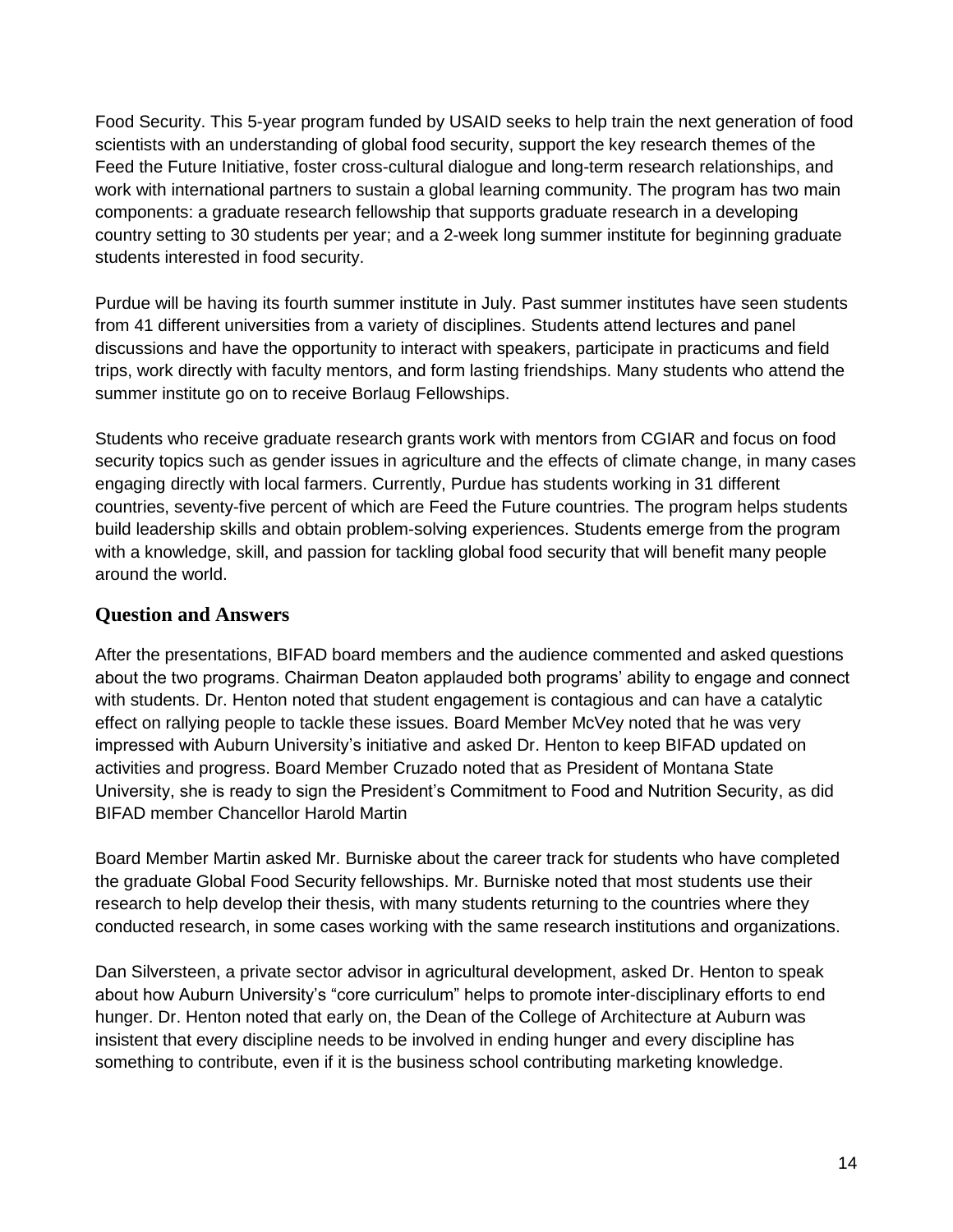Bernard, a Borlaug LEAP fellow from Uganda, asked Mr. Burniske if it would be possible to link Purdue's Global Food Security Fellows that are sent to African countries with Borlaug LEAP fellows that have returned home to Africa. Mr. Burniske answered that this idea has great potential to develop a critical mass for this issue and asked that Bernard speak to him afterwards to discuss how to move this idea forward.

# **Innovation Lab Awards**

<span id="page-14-0"></span>Board Member Cruzado presented the two awardees with the Board for International Food and Agricultural Development (BIFAD) Award for Scientific Excellence in a Feed the Future Innovation Lab.

Ms. Kelsey Barale of UC Davis was awarded the Student Researcher Award for Scientific Excellence in a Feed the Future Innovation Lab for her research on understanding how agricultural information can be best transferred to farmers, particularly disadvantaged women.

Dr. Rangaswamy (Muni) Muniappan, Director of the Integrated Pest Management (IPM) Innovation Lab at Virginia Tech, was awarded the Researcher Award for Scientific Excellence in a Feed the Future Innovation Lab for his significant contributions to economic entomology, biological control, and integrated pest management research for well over four decades.

Ms. Barale and Dr. Muniappan each gave presentations on their research.

### <span id="page-14-1"></span>**Agricultural Information Access in Guatemala- Kelsey Barale**

Ms. Barale spoke about her research on information access for farmers in the Western Highlands of Guatemala. While a lot of attention is placed on teaching new practices to farmers and ensuring that the information they receive is practical and applicable, methods of getting out new information is often an afterthought. Ms. Barale noted that if you can't communicate your information in a way that suits your audience, it will not have an impact.

Ms. Barale carried out her research through group and individual interviews with farmers and other locals in Guatemala. Her main research questions were:

- What information do farmers want?
- Where do they currently get this information?
- What methods of information transfer are the most trusted and effective?
- Do ICTs (cell phones, radios) have potential for spreading agricultural information?
- Are there gender differences in information access and evaluation?

Her research found that where locals get their information varies largely based on the community they are in, crops they grow, and the prevalence of migration. She found that the information needed by locals differs based on gender--women are largely responsible for home gardens and homebased animals and thus need information about that. Ms. Barale also noted the importance of considering time and literacy constraints, as many women are illiterate.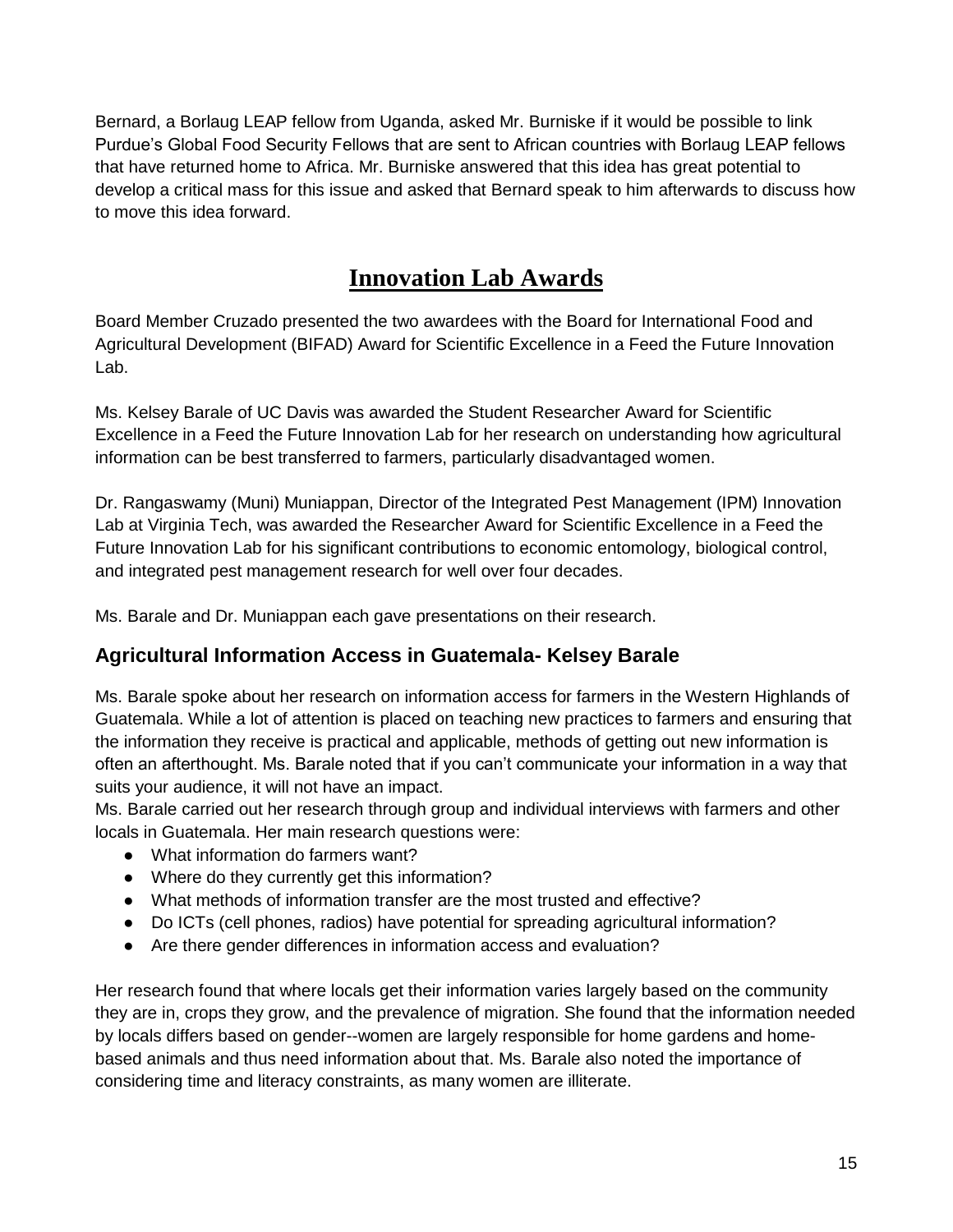The Guatemalan Ministry of Agriculture estimates that their extension agents reach 50 percent of municipalities with new information. Ms. Barale found through her research that the limited number of female agents could inhibit women's access to new information. She also found that input suppliers, especially those that are community-based, are an important and trusted source of information for farmers. Her research conclusions were:

- Working with input sellers and providing them with training on information distribution greatly improves information access
- Radio has good potential for distributing information, especially since listening to radio does not require literacy and there are radio stations that broadcast in indigenous languages
- Repetition of effort is not bad, as communities trust information more if it comes from multiple sources
- There is a need for more female extension agents to improve information access for women

#### <span id="page-15-0"></span>**IPM Innovation Lab- Rangaswamy Muniappan**

Dr. Muniappan spoke about his efforts to use biological predators to combat pests in the developing world. The IPM Innovation Lab has been working in 17 developing countries and has introduced several different technologies into these countries.

USAID initiated an IPM Collaborative Research Support Program (CRSP) in 1993. Virginia Tech was successful in winning the management role based on a nationwide competition.

The IPM Innovation Lab produces packages for crops, where technologies that replace the use of chemical pesticides are packaged and given to host country scientists so that they can translate them into local languages and pass them on to local farmers. Dr. Muniappan gave an example of an IPM package for tomatoes, which, among other things, includes treating seedlings with *Trichoderma,* a fungus that is beneficial to plants*.*

Dr. Muniappan spoke about his work using parasites to combat the Papaya mealybug pest in Asia. The Papaya Mealybug is an invasive species native to Mexico that showed up in Asia in 2008 and Africa in 2010. Within three months of an infestation of the Papaya Mealybug, an entire crop will die out. In 2010, through Dr. Muniappan's efforts, a parasite was introduced in India to combat Papaya Mealybug infestations. The parasite lays eggs inside the Mealybug, which then hatch and cause the Mealybug to die within 10 days. Having successfully cleared up infestations of Papaya Mealybug in India, this parasite is now being introduced in African countries.

Dr. Muniappan then spoke about the IPM Innovation Lab's work to combat the *tuta absoluta*, or the South American tomato leafminer. The infestation of this pest is more recent, so they are taking a proactive approach to getting rid of it. In 2006, this invasive pest was accidentally brought to Spain, and within 3 to 4 years it covered the entire Mediterranean region. In 2012, the pest showed up in West Africa. The IPM Innovation Lab is helping countries to monitor the spread of the pest and develop ways to combat it.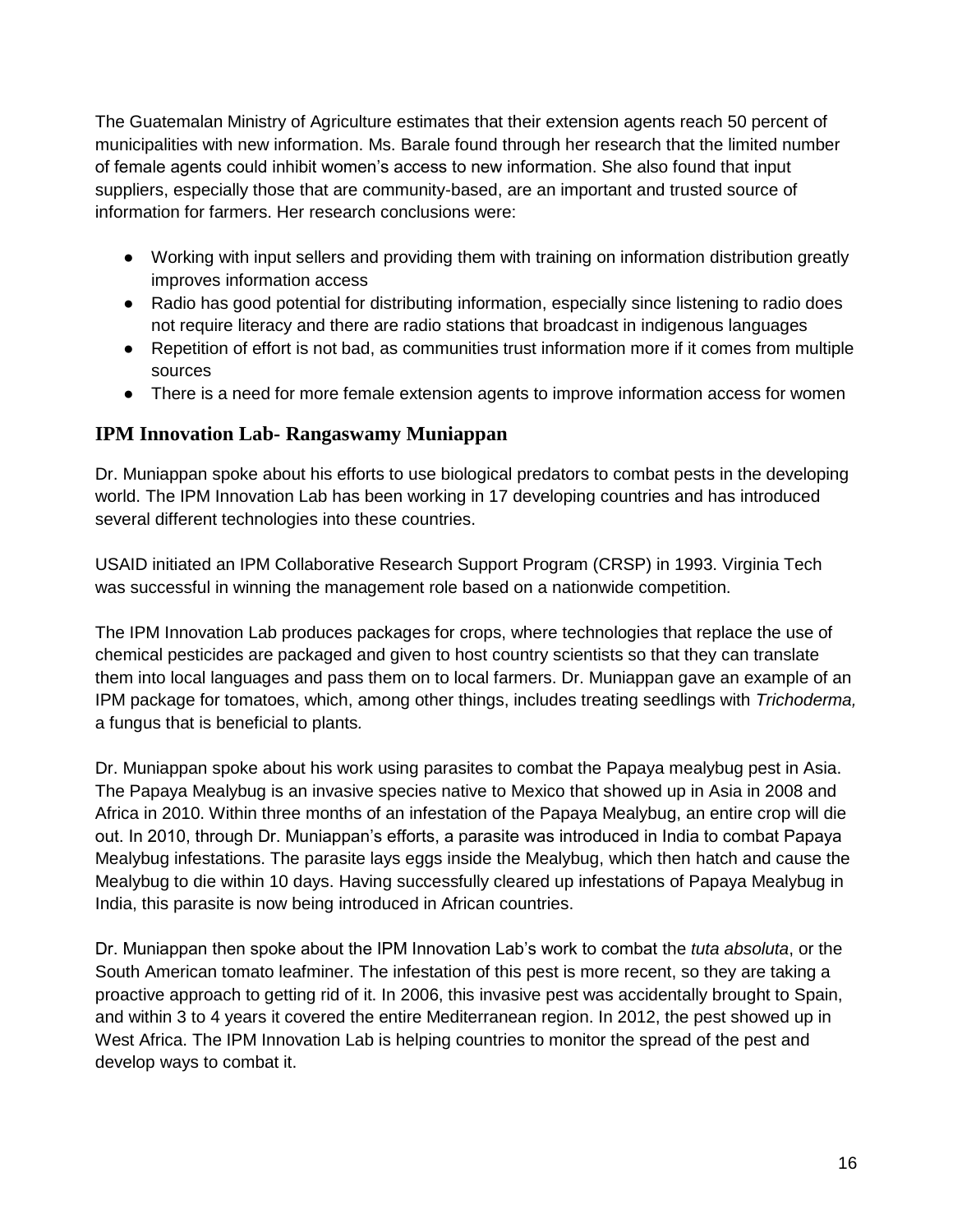Finally, Dr. Muniappan talked about the IPM Innovation Lab's work to scale up its programs by introducing technologies through value chain field officers, extension agents, and NGOs. Although the farmers are learning about new technologies, they are often not able to implement them because they do not have the resources they need. The IPM Innovation Lab has begun working with companies in developing countries in order to help farmers gain access to biopesticides.

In closing, Board Member Cruzado thanks the award winners for their presentations and for their contributions to agriculture and to the world.

## **Public Comment Period**

<span id="page-16-0"></span>**Chairman Deaton** opened the Public Comment Period.

**John Ferrick, University of Wisconsin**, thanked the board for the information presented at the meeting. Dr. Ferrick raised the idea that awareness should be raised for capacity building in our own institutions and not only building international institutions. He noted that there is a need to look at introducing new models and focusing on partnering institutions both here and abroad.

**Board Member McVey** commented on the importance of what the award winners are doing and looks forward to their continued contributions to the field.

**Patrick Binns** commented that the work that Dr. Muniappan is doing shows what is possible in biotechnology development related to plant health and resilience. The research for this biotech work is very fragmented, underfunded, and under recognized for its potential to improve sustainable agriculture. He recommended that USDA and USAID look at what is possible with bio soil and fungi to focus on research related to this area.

**Henry Njakoi** from Tanzania asked a question to Dr. Muniappan regarding challenges to his research. What if the parasite becomes a problem? Dr. Muniappan responded that this has been studied and introduced to various locations without any problems. Parasites like this don't become a problem because they are very specific to the mealy bug.

**Matthew Blair, Tennessee State University** commented that he is interested in engaging faculty and asked whether the Borlaug fellowship program has been built upon or enhanced. Dr. Burniske's response: The Borlaug fellowship allows the fellow to work closely with the academic advisor. The Borlaug Fellowship includes a very close relationship and engagement between the fellow, faculty advisor in the US and the research center overseas.

**Comment from University Professor in Ghana:** Tenure- Why isn't research and work related to international and global development activities the same as other areas? Chairman Deaton's response: Faculty conditions are set by faculty. This is important to remember. We have been trying to make changes for the last decade and some progress has been made but it can be a difficult process.